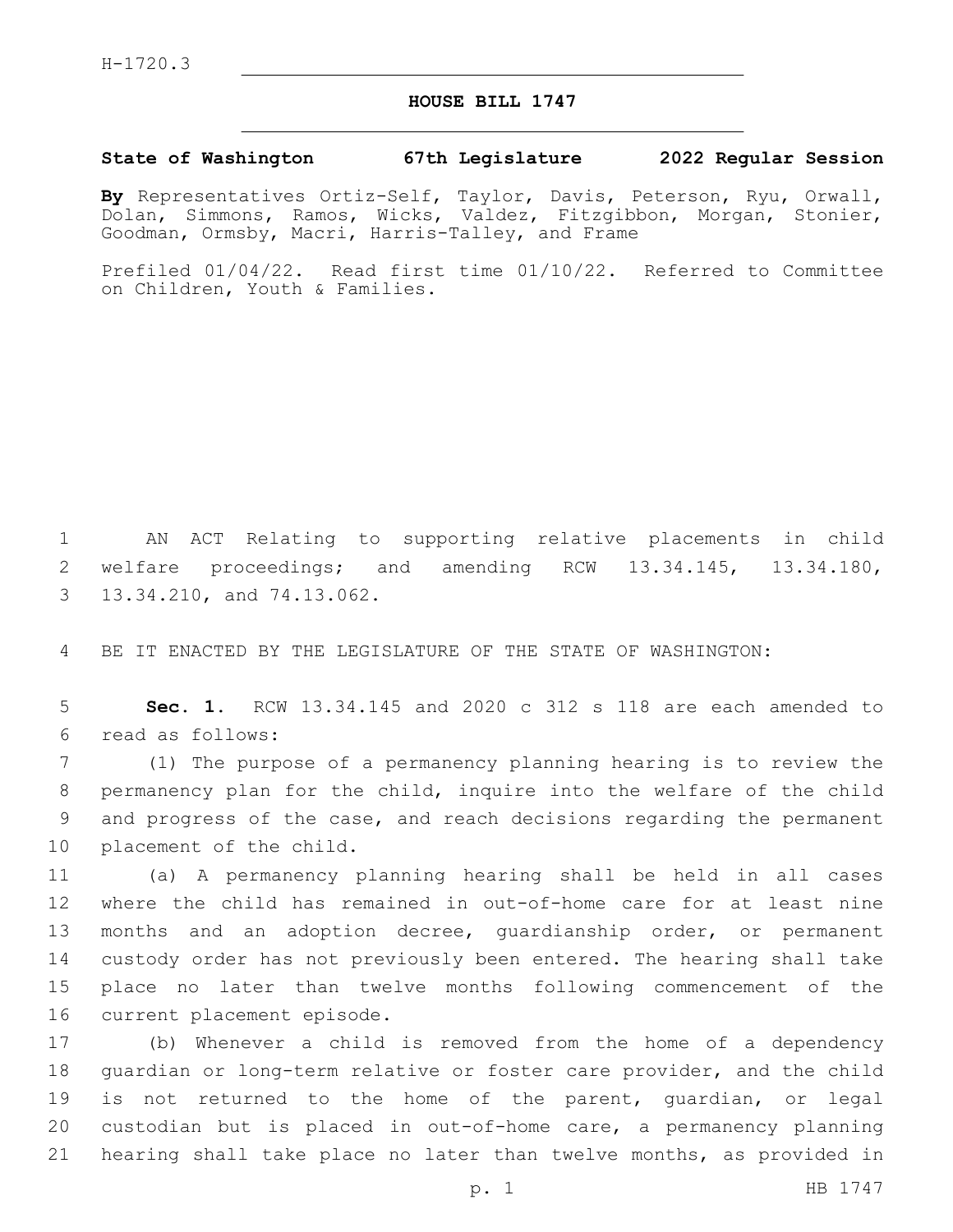this section, following the date of removal unless, prior to the hearing, the child returns to the home of the dependency guardian or long-term care provider, the child is placed in the home of the parent, guardian, or legal custodian, an adoption decree, guardianship order, or a permanent custody order is entered, or the dependency is dismissed. Every effort shall be made to provide stability in long-term placement, and to avoid disruption of placement, unless the child is being returned home or it is in the 9 best interest of the child.

 (c) Permanency planning goals should be achieved at the earliest possible date, preferably before the child has been in out-of-home care for fifteen months. In cases where parental rights have been terminated, the child is legally free for adoption, and adoption has been identified as the primary permanency planning goal, it shall be a goal to complete the adoption within six months following entry of 16 the termination order.

 (2) No later than ten working days prior to the permanency planning hearing, the agency having custody of the child shall submit a written permanency plan to the court and shall mail a copy of the plan to all parties and their legal counsel, if any.

 (3) When the youth is at least age seventeen years but not older than seventeen years and six months, the department shall provide the youth with written documentation which explains the availability of extended foster care services and detailed instructions regarding how the youth may access such services after he or she reaches age 26 eighteen years.

 (4) At the permanency planning hearing, the court shall conduct 28 the following inquiry:

 (a) If a goal of long-term foster or relative care has been achieved prior to the permanency planning hearing, the court shall review the child's status to determine whether the placement and the plan for the child's care remain appropriate. The court shall find, as of the date of the hearing, that the child's placement and plan of care is the best permanency plan for the child and provide compelling reasons why it continues to not be in the child's best interest to (i) return home; (ii) be placed for adoption; (iii) be placed with a legal guardian; or (iv) be placed with a fit and willing relative. If the child is present at the hearing, the court should ask the child 39 about his or her desired permanency outcome.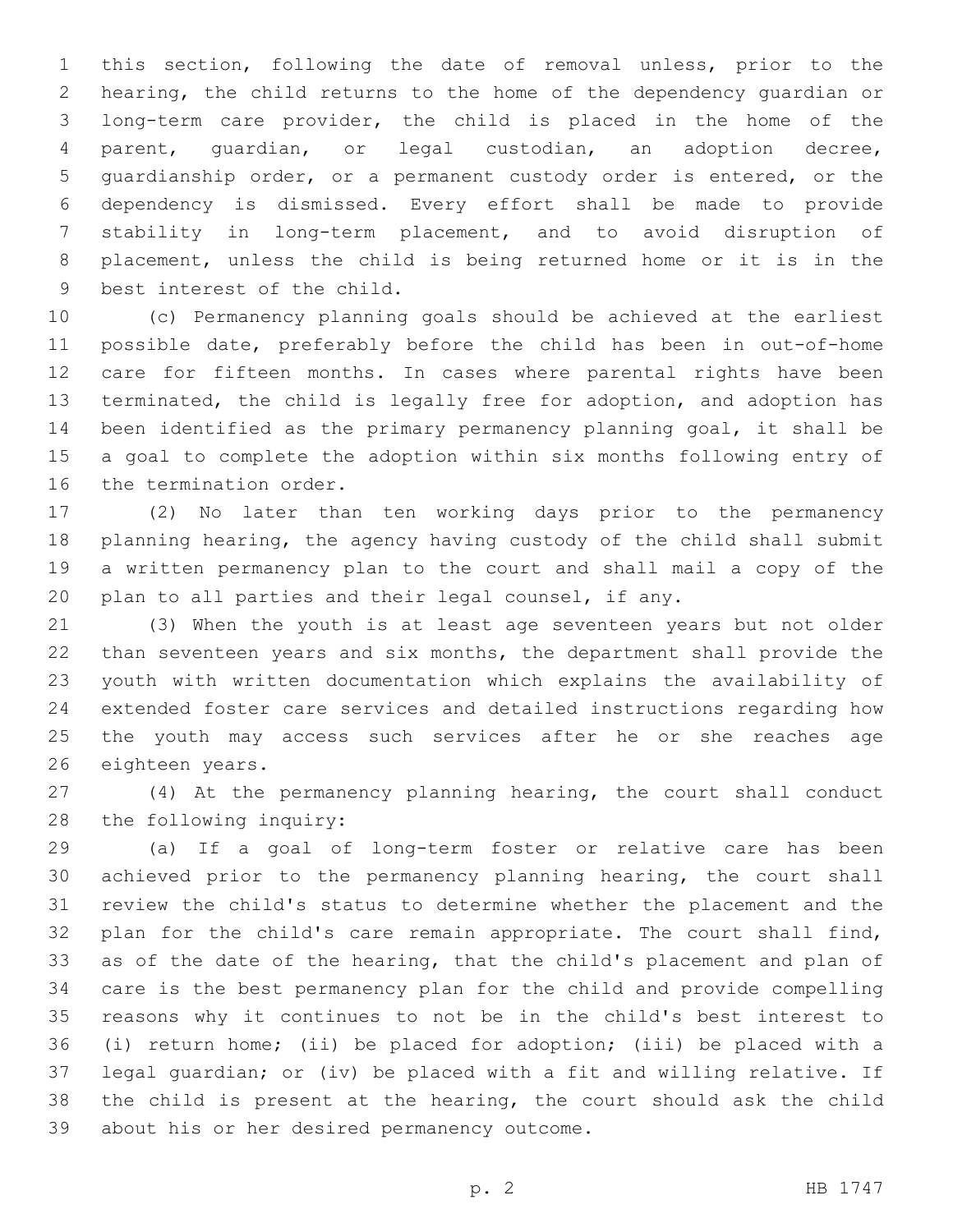(b) In cases where the primary permanency planning goal has not been achieved, the court shall inquire regarding the reasons why the primary goal has not been achieved and determine what needs to be done to make it possible to achieve the primary goal. The court shall review the permanency plan prepared by the agency and make explicit findings regarding each of the following:6

 (i) The continuing necessity for, and the safety and 8 appropriateness of, the placement;

 (ii) The extent of compliance with the permanency plan by the department and any other service providers, the child's parents, the 11 child, and the child's quardian, if any;

 (iii) The extent of any efforts to involve appropriate service providers in addition to department staff in planning to meet the special needs of the child and the child's parents;

 (iv) The progress toward eliminating the causes for the child's placement outside of his or her home and toward returning the child safely to his or her home or obtaining a permanent placement for the 18 child;

 (v) The date by which it is likely that the child will be returned to his or her home or placed for adoption, with a guardian 21 or in some other alternative permanent placement; and

 (vi) If the child has been placed outside of his or her home for fifteen of the most recent twenty-two months, not including any period during which the child was a runaway from the out-of-home placement or the first six months of any period during which the child was returned to his or her home for a trial home visit, the appropriateness of the permanency plan, whether reasonable efforts were made by the department to achieve the goal of the permanency plan, and the circumstances which prevent the child from any of the 30 following:

(A) Being returned safely to his or her home;

 (B) Having a petition for the involuntary termination of parental 33 rights filed on behalf of the child;

34 (C) Being placed for adoption;

35 (D) Being placed with a quardian;

 (E) Being placed in the home of a fit and willing relative of the 37 child; or

 (F) Being placed in some other alternative permanent placement, including independent living or long-term foster care.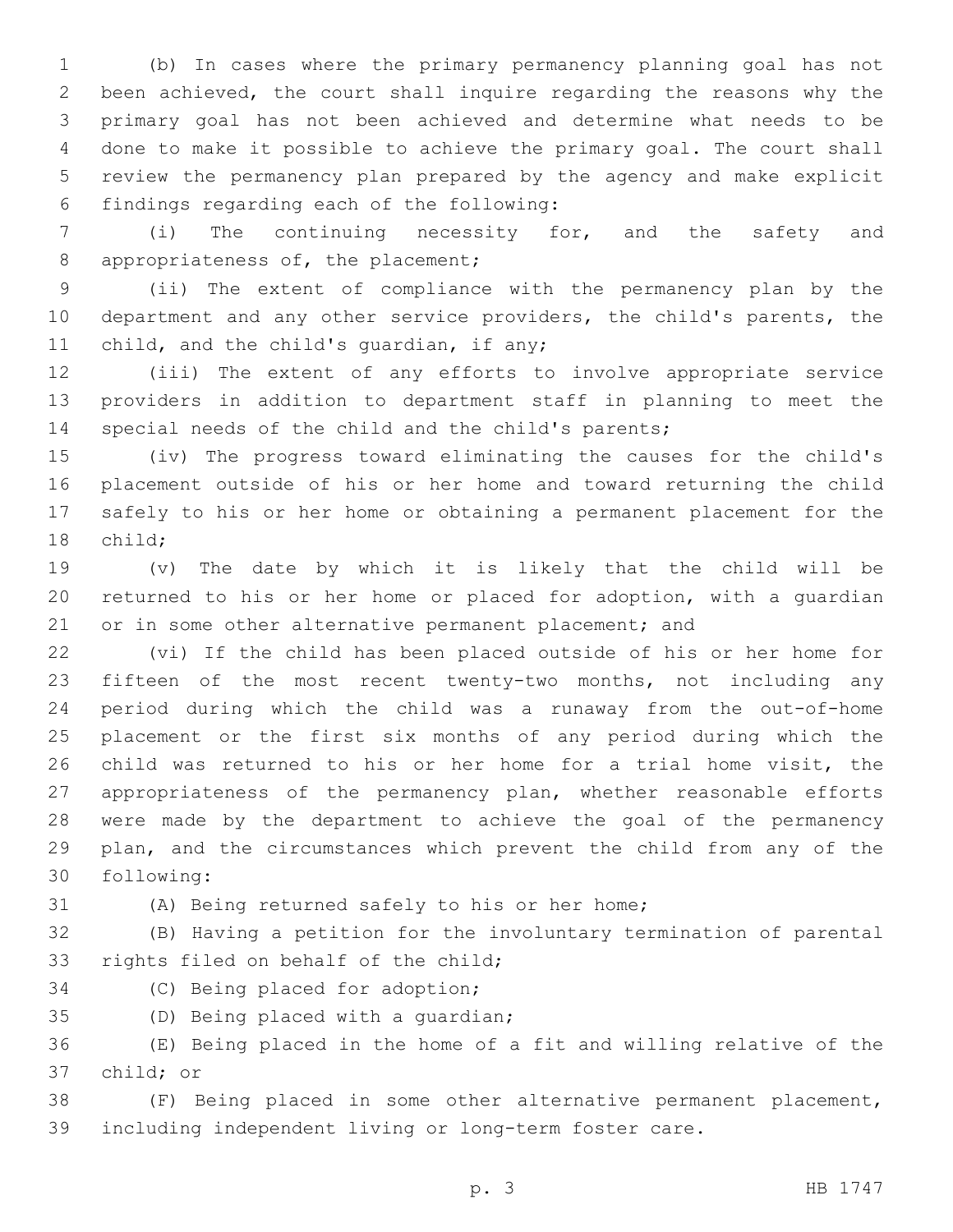(c) Regardless of whether the primary permanency planning goal has been achieved, for a child who remains placed in a qualified residential treatment program as defined in this chapter for at least sixty days, and remains placed there at subsequent permanency planning hearings, the court shall establish in writing:

 (i) Whether ongoing assessment of the child's strengths and needs continues to support the determination that the child's needs cannot 8 be met through placement in a foster family home;

 (ii) Whether the child's placement provides the most effective 10 and appropriate level of care in the least restrictive environment;

 (iii) Whether the placement is consistent with the child's short 12 and long-term goals as stated in the child's permanency plan;

 (iv) What specific treatment or service needs will be met in the placement, and how long the child is expected to need the treatment 15 or services; and

 (v) What efforts the department has made to prepare the child to return home or be placed with a fit and willing relative as defined in RCW 13.34.030, a Title 13 RCW guardian, a guardian pursuant to RCW 11.130.215, an adoptive parent, or in a foster family home.

 (5) Following this inquiry, at the permanency planning hearing, the court shall order the department to file a petition seeking termination of parental rights if the child has been in out-of-home care for fifteen of the last twenty-two months since the date the dependency petition was filed unless the court makes a good cause exception as to why the filing of a termination of parental rights petition is not appropriate. Any good cause finding shall be reviewed at all subsequent hearings pertaining to the child.

 (a) For purposes of this subsection, "good cause exception" includes but is not limited to the following:29

(i) The child is being cared for by a relative;

 (ii) The department has not provided to the child's family such services as the court and the department have deemed necessary for 33 the child's safe return home;

 (iii) The department has documented in the case plan a compelling reason for determining that filing a petition to terminate parental rights would not be in the child's best interests;

 (iv) The parent is incarcerated, or the parent's prior incarceration is a significant factor in why the child has been in foster care for fifteen of the last twenty-two months, the parent maintains a meaningful role in the child's life, and the department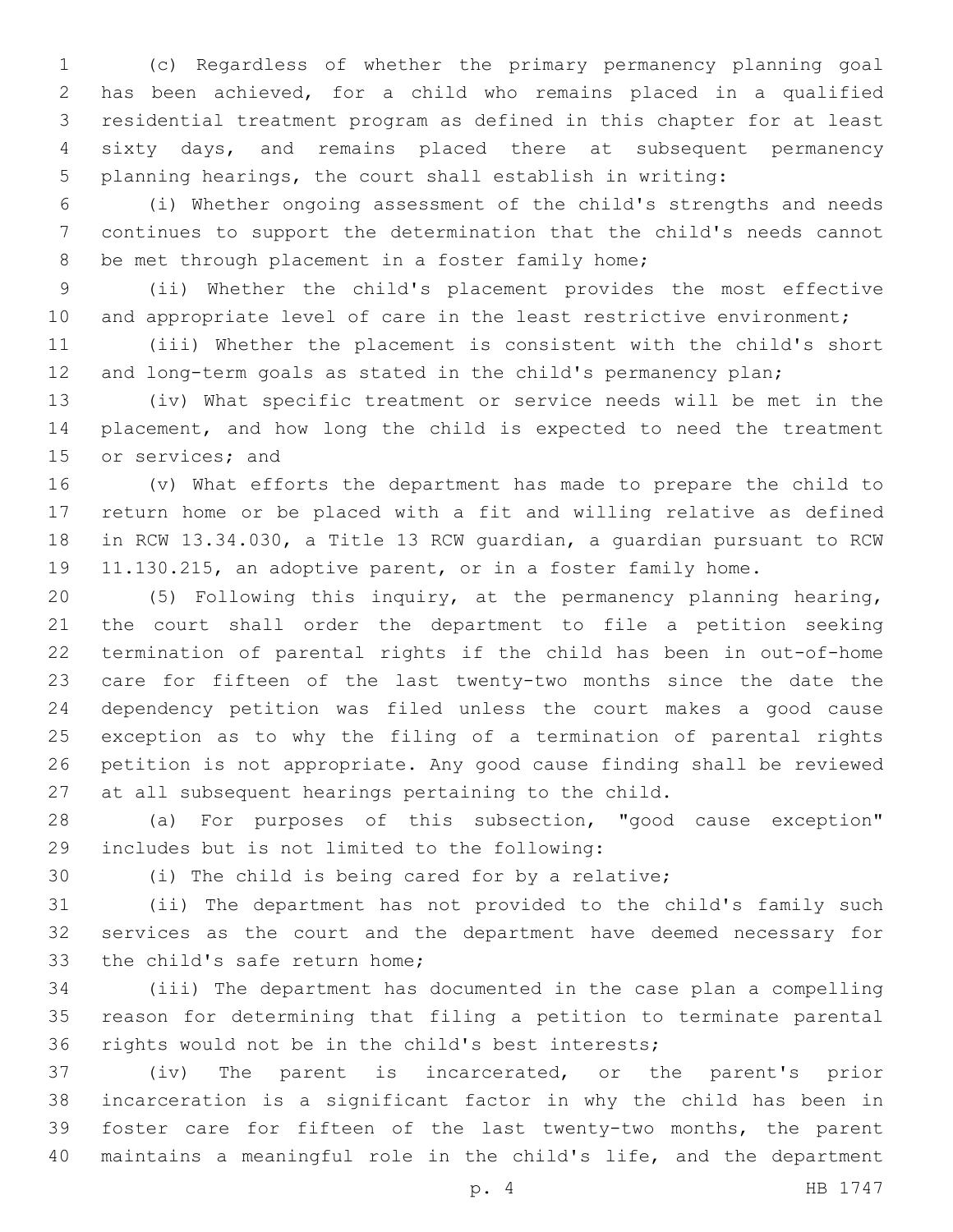has not documented another reason why it would be otherwise appropriate to file a petition pursuant to this section;

 (v) Where a parent has been accepted into a dependency treatment court program or long-term substance abuse or dual diagnoses treatment program and is demonstrating compliance with treatment 6 goals;  $((\theta \cdot \hat{r}))$ 

 (vi) Where a parent who has been court ordered to complete services necessary for the child's safe return home files a declaration under penalty of perjury stating the parent's financial inability to pay for the same court-ordered services, and also declares the department was unwilling or unable to pay for the same 12 services necessary for the child's safe return home; or

 (vii) The department has not yet met with the caregiver for the child to discuss guardianship as an alternative to adoption or the 15 court has determined that quardianship is an appropriate permanent 16 plan.

 (b) The court's assessment of whether a parent who is incarcerated maintains a meaningful role in the child's life may 19 include consideration of the following:

 (i) The parent's expressions or acts of manifesting concern for 21 the child, such as letters, telephone calls, visits, and other forms 22 of communication with the child;

 (ii) The parent's efforts to communicate and work with the department or other individuals for the purpose of complying with the service plan and repairing, maintaining, or building the parent-child 26 relationship;

 (iii) A positive response by the parent to the reasonable efforts 28 of the department;

 (iv) Information provided by individuals or agencies in a reasonable position to assist the court in making this assessment, including but not limited to the parent's attorney, correctional and mental health personnel, or other individuals providing services to 33 the parent;

 (v) Limitations in the parent's access to family support programs, therapeutic services, and visiting opportunities, restrictions to telephone and mail services, inability to participate in foster care planning meetings, and difficulty accessing lawyers and participating meaningfully in court proceedings; and

 (vi) Whether the continued involvement of the parent in the 40 child's life is in the child's best interest.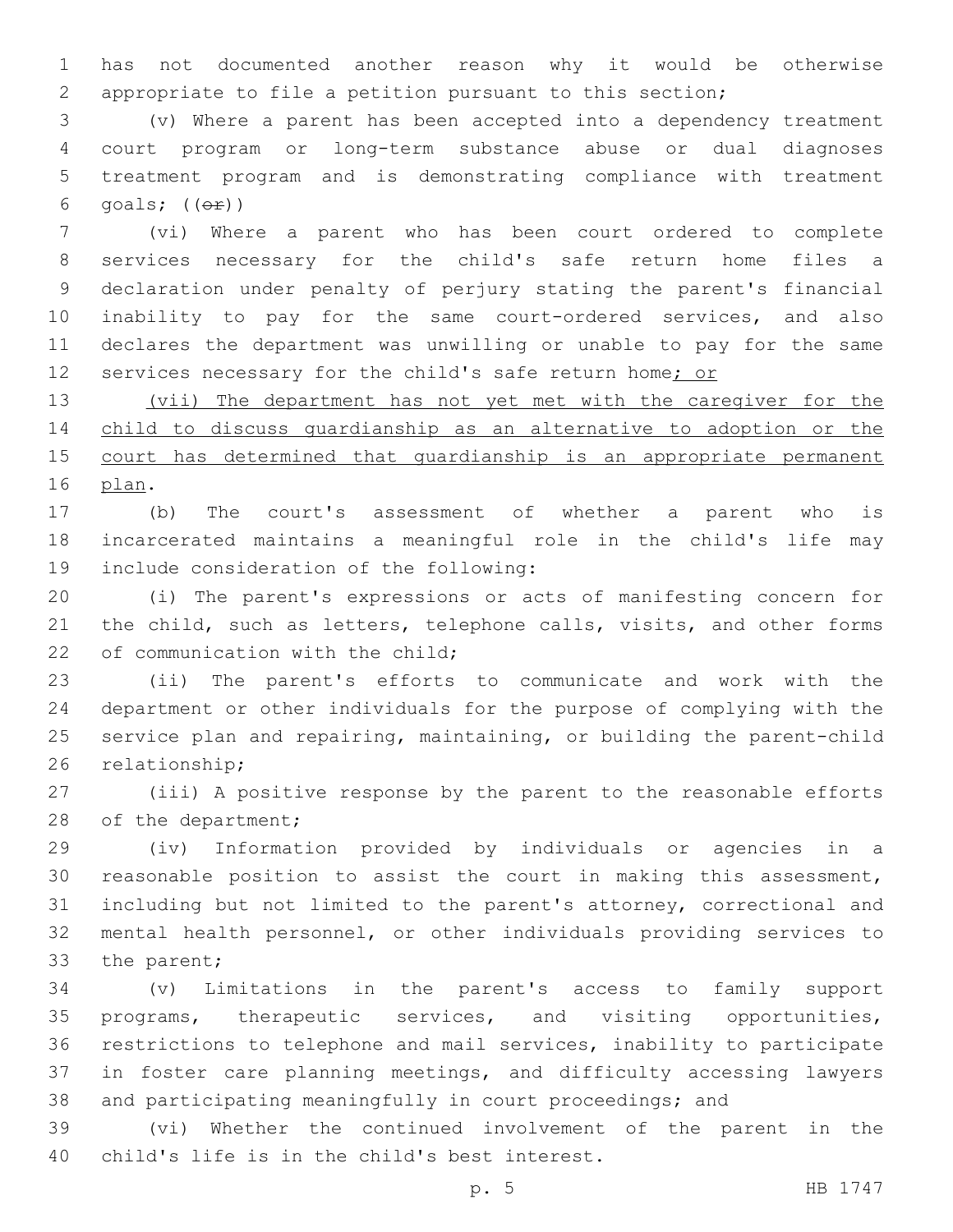(c) The constraints of a parent's current or prior incarceration and associated delays or barriers to accessing court-mandated services may be considered in rebuttal to a claim of aggravated circumstances under RCW 13.34.132(4)(h) for a parent's failure to 5 complete available treatment.

 (6)(a) If the permanency plan identifies independent living as a goal, the court at the permanency planning hearing shall make a finding that the provision of services to assist the child in making a transition from foster care to independent living will allow the child to manage his or her financial, personal, social, educational, and nonfinancial affairs prior to approving independent living as a permanency plan of care. The court will inquire whether the child has been provided information about extended foster care services.

 (b) The permanency plan shall also specifically identify the services, including extended foster care services, where appropriate, that will be provided to assist the child to make a successful transition from foster care to independent living.

 (c) The department shall not discharge a child to an independent living situation before the child is eighteen years of age unless the child becomes emancipated pursuant to chapter 13.64 RCW.

 (7) If the child has resided in the home of a foster parent or relative for more than six months prior to the permanency planning 23 hearing, the court shall:

 (a) Enter a finding regarding whether the foster parent or relative was informed of the hearing as required in RCW 74.13.280, 26 13.34.215(6), and 13.34.096; and

27 (b) ((If the department is recommending a placement other than 28 the child's current placement with a foster parent, relative, or 29 other suitable person, enter a finding as to the reasons for the recommendation for a change in placement.)) Instruct the department to discuss guardianship as a permanent option for the child with the child's parents and caregiver as an alternative to termination of parental rights and adoption. No child who is placed with a relative or other suitable person may be moved, unless, pursuant to the criteria established in RCW 13.34.130, the court finds that a change in circumstances necessitates a change in placement.

 (8) In all cases, at the permanency planning hearing, the court 38 shall:

 (a)(i) Order the permanency plan prepared by the department to be 40 implemented; or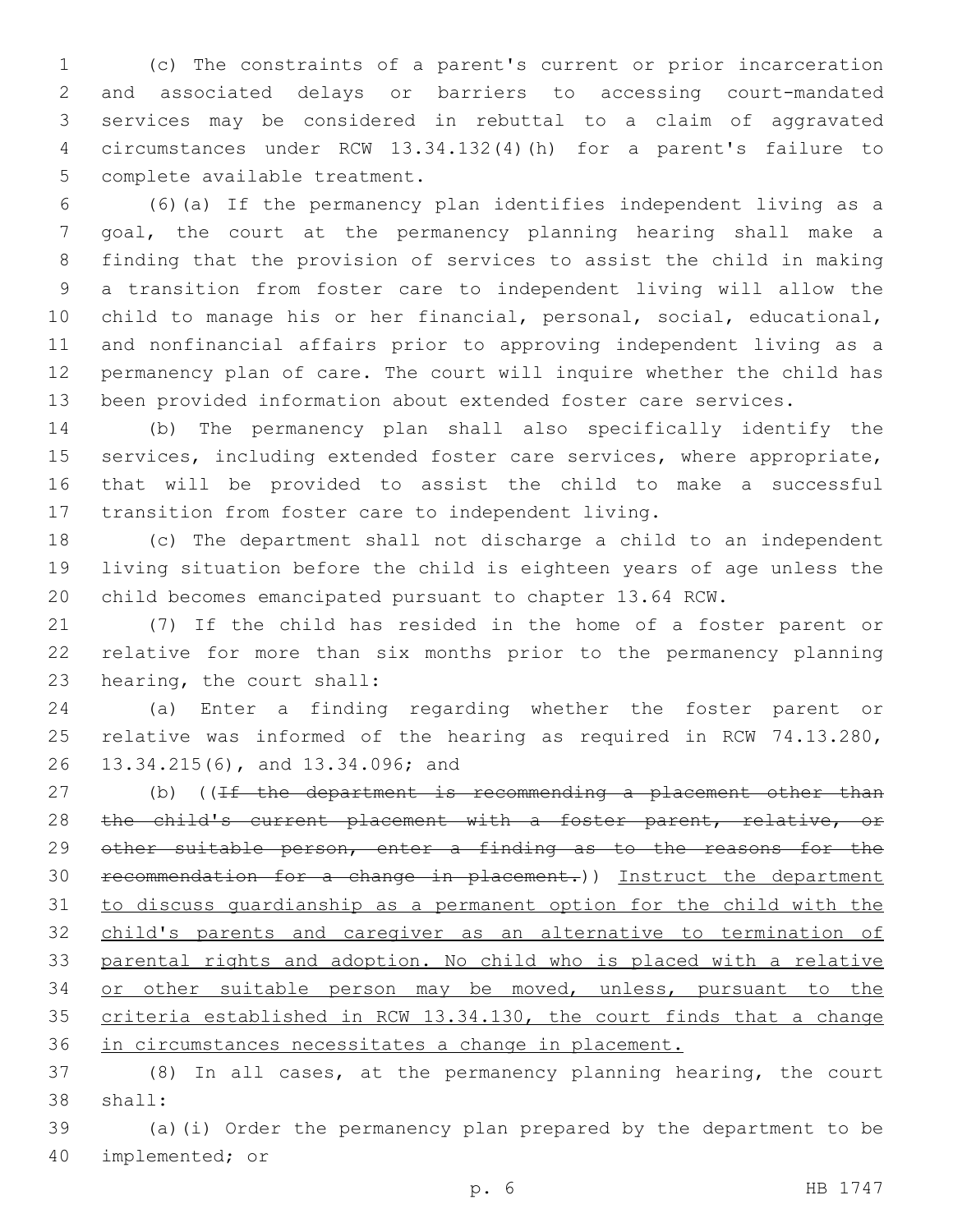(ii) Modify the permanency plan, and order implementation of the 2 modified plan; and

 (b)(i) Order the child returned home only if the court finds that a reason for removal as set forth in RCW 13.34.130 no longer exists; or5

 (ii) Order the child to remain in out-of-home care for a limited specified time period while efforts are made to implement the 8 permanency plan.

 (9) Following the first permanency planning hearing, the court shall hold a further permanency planning hearing in accordance with this section at least once every twelve months until a permanency planning goal is achieved or the dependency is dismissed, whichever 13 occurs first.

 (10) Prior to the second permanency planning hearing, the agency that has custody of the child shall consider whether to file a 16 petition for termination of parental rights.

 (11) If the court orders the child returned home, casework 18 supervision by the department shall continue for at least six months, at which time a review hearing shall be held pursuant to RCW 13.34.138, and the court shall determine the need for continued 21 intervention.

 (12) The juvenile court may hear a petition for permanent legal custody when: (a) The court has ordered implementation of a permanency plan that includes permanent legal custody; and (b) the party pursuing the permanent legal custody is the party identified in the permanency plan as the prospective legal custodian. During the pendency of such proceeding, the court shall conduct review hearings and further permanency planning hearings as provided in this chapter. At the conclusion of the legal guardianship or permanent legal custody proceeding, a juvenile court hearing shall be held for the purpose of determining whether dependency should be dismissed. If a 32 quardianship or permanent custody order has been entered, the 33 dependency shall be dismissed.

 (13) Continued juvenile court jurisdiction under this chapter shall not be a barrier to the entry of an order establishing a legal guardianship or permanent legal custody when the requirements of 37 subsection (12) of this section are met.

 (14) Nothing in this chapter may be construed to limit the 39 ability of the agency that has custody of the child to file ( $(a - b)$ 40 petition for termination of parental rights or)) a quardianship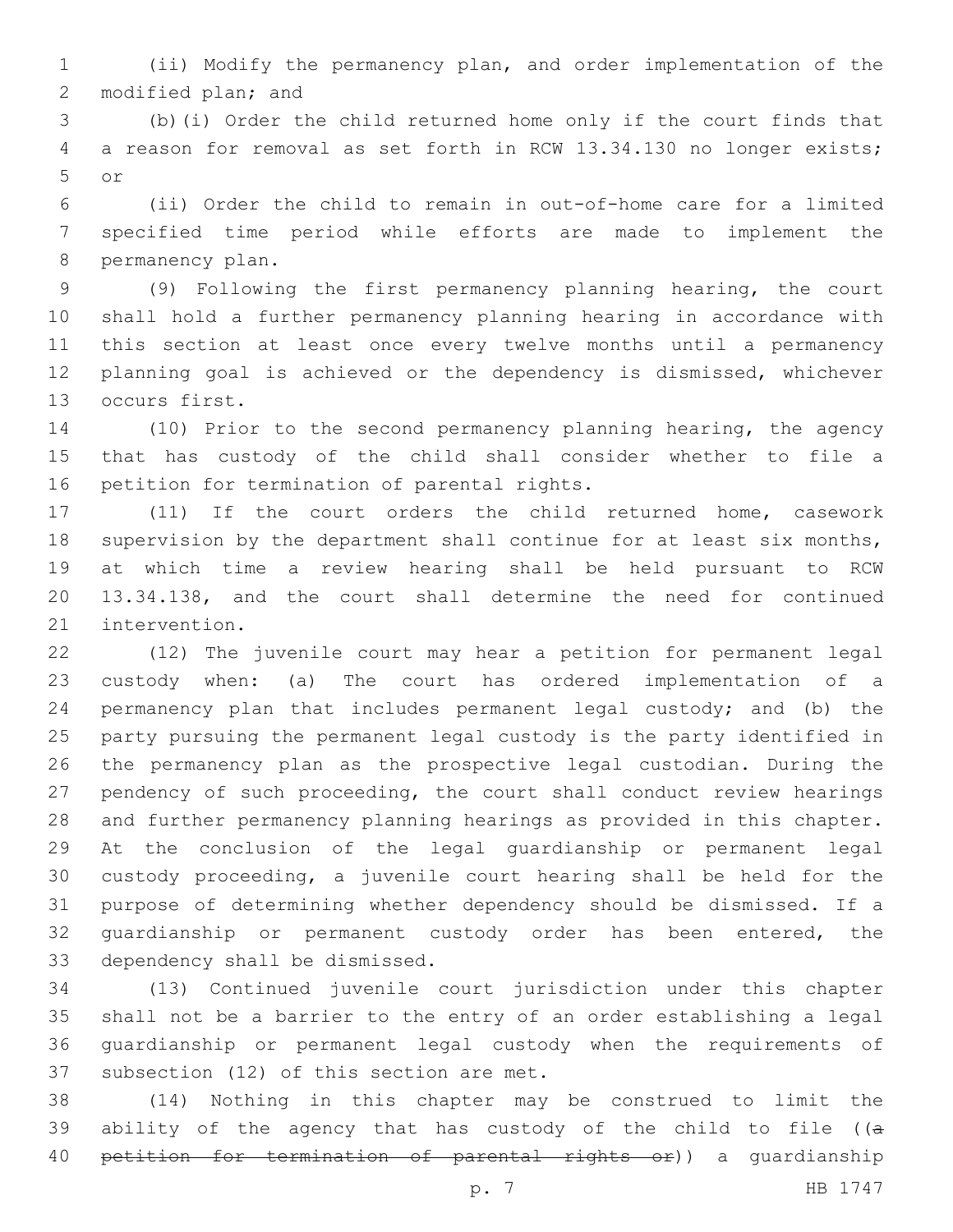petition at any time following the establishment of dependency. ((Upon the filing of such a petition, a fact-finding hearing shall be scheduled and held in accordance with this chapter unless the department requests dismissal of the petition prior to the hearing or unless the parties enter an agreed order terminating parental rights, establishing guardianship, or otherwise resolving the matter.)) The department shall not file a petition for termination of parental 8 rights when the court has entered a finding of good cause that a termination of parental rights petition is not appropriate under subsection (5) of this section.

 (15) The approval of a permanency plan that does not contemplate return of the child to the parent does not relieve the department of its obligation to provide reasonable services, under this chapter, intended to effectuate the return of the child to the parent, 15 including but not limited to, visitation rights. The court shall consider the child's relationships with siblings in accordance with 17 RCW 13.34.130.

 (16) Nothing in this chapter may be construed to limit the procedural due process rights of any party in a termination or 20 quardianship proceeding filed under this chapter.

 **Sec. 2.** RCW 13.34.180 and 2018 c 284 s 20 are each amended to 22 read as follows:

 (1) A petition seeking termination of a parent and child relationship may be filed in juvenile court by any party to the dependency proceedings concerning that child. Such petition shall conform to the requirements of RCW 13.34.040, shall be served upon the parties as provided in RCW 13.34.070(8), and shall allege all of the following unless subsection (3) or (4) of this section applies:

(a) That the child has been found to be a dependent child;

 (b) That the court has entered a dispositional order pursuant to 31 RCW 13.34.130;

 (c) That the child has been removed or will, at the time of the hearing, have been removed from the custody of the parent for a period of at least six months pursuant to a finding of dependency;

 (d) That the services ordered under RCW 13.34.136 have been expressly and understandably offered or provided and all necessary services, reasonably available, capable of correcting the parental deficiencies within the foreseeable future have been expressly and 39 understandably offered or provided;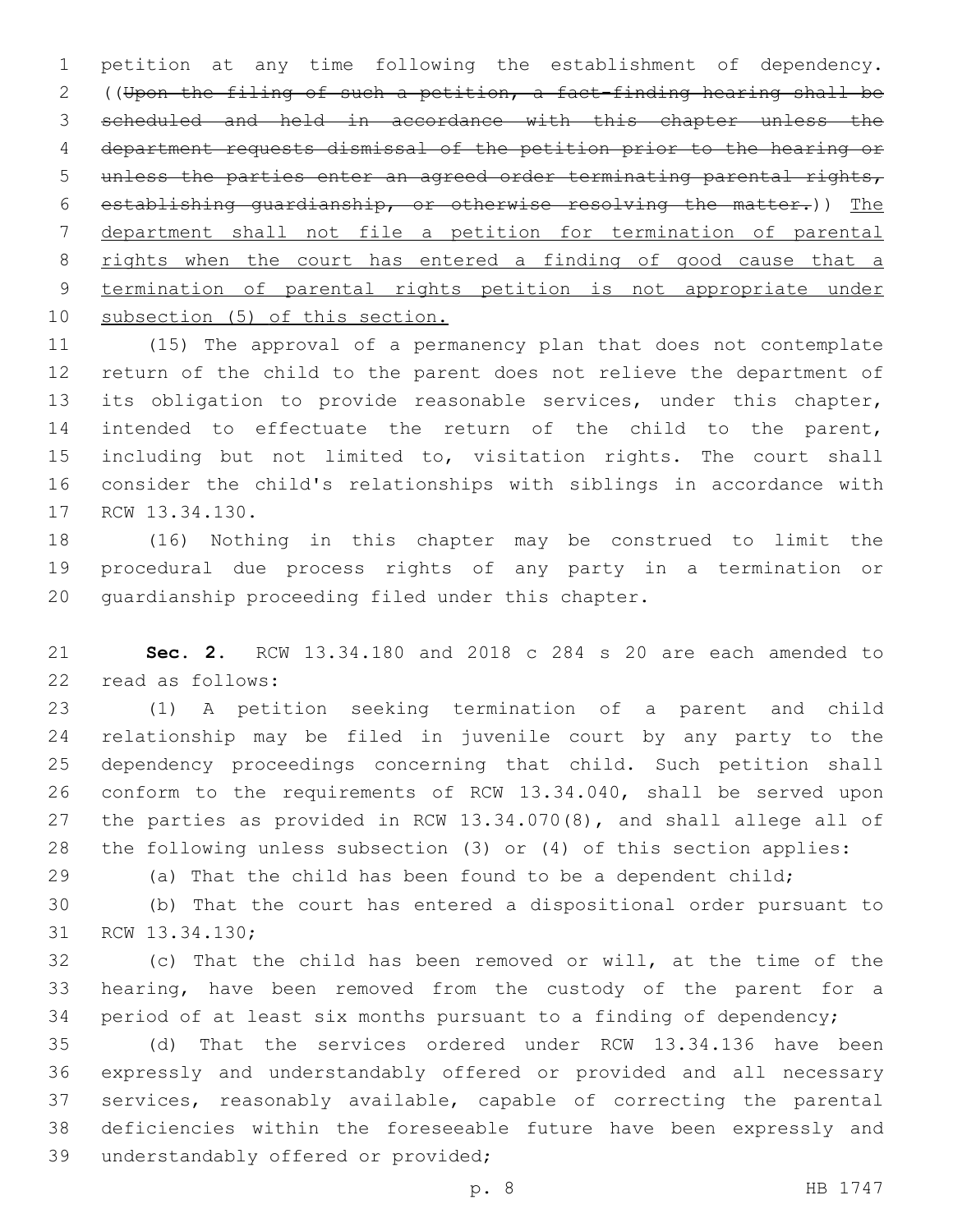(e) That there is little likelihood that conditions will be remedied so that the child can be returned to the parent in the near future. A parent's failure to substantially improve parental deficiencies within twelve months following entry of the dispositional order shall give rise to a rebuttable presumption that there is little likelihood that conditions will be remedied so that the child can be returned to the parent in the near future. The presumption shall not arise unless the petitioner makes a showing that all necessary services reasonably capable of correcting the parental deficiencies within the foreseeable future have been clearly offered or provided. In determining whether the conditions will be remedied the court may consider, but is not limited to, the following 13 factors:

 (i) Use of intoxicating or controlled substances so as to render the parent incapable of providing proper care for the child for extended periods of time or for periods of time that present a risk of imminent harm to the child, and documented unwillingness of the parent to receive and complete treatment or documented multiple 19 failed treatment attempts;

 (ii) Psychological incapacity or mental deficiency of the parent that is so severe and chronic as to render the parent incapable of providing proper care for the child for extended periods of time or for periods of time that present a risk of imminent harm to the child, and documented unwillingness of the parent to receive and complete treatment or documentation that there is no treatment that can render the parent capable of providing proper care for the child 27 in the near future; or

 (iii) Failure of the parent to have contact with the child for an extended period of time after the filing of the dependency petition if the parent was provided an opportunity to have a relationship with the child by the department or the court and received documented notice of the potential consequences of this failure, except that the actual inability of a parent to have visitation with the child including, but not limited to, mitigating circumstances such as a parent's current or prior incarceration or service in the military does not in and of itself constitute failure to have contact with the 37 child; and

 (f) That continuation of the parent and child relationship clearly diminishes the child's prospects for early integration into a 40 stable and permanent home. The petitioner must demonstrate that a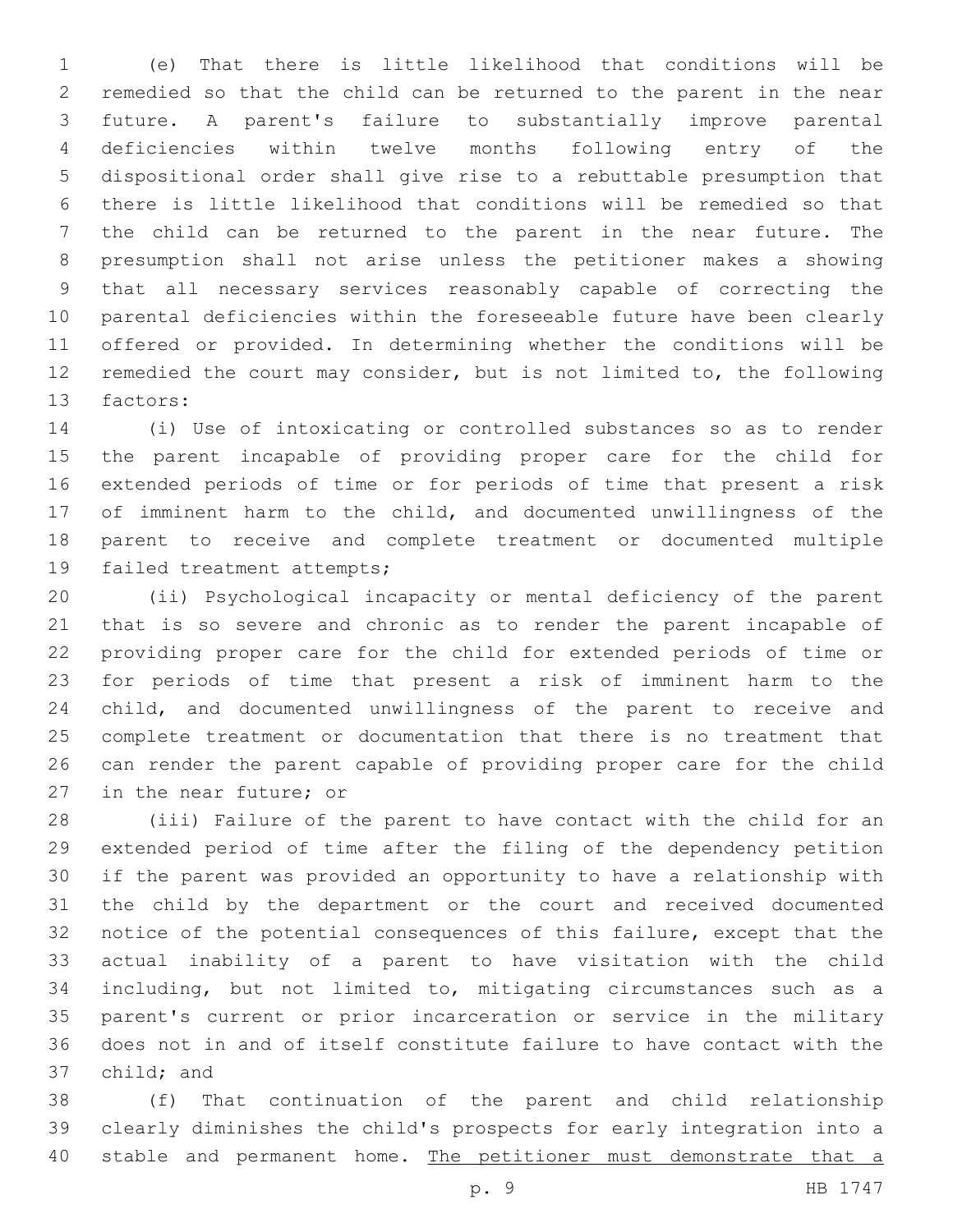guardianship is not sufficient to protect the health, safety, and 2 welfare of the child. If the parent is incarcerated, the court shall consider whether a parent maintains a meaningful role in his or her child's life based on factors identified in RCW 13.34.145(5)(b); whether the department made reasonable efforts as defined in this chapter; and whether particular barriers existed as described in RCW 13.34.145(5)(b) including, but not limited to, delays or barriers experienced in keeping the agency apprised of his or her location and in accessing visitation or other meaningful contact with the child.

 (2) As evidence of rebuttal to any presumption established pursuant to subsection (1)(e) of this section, the court may consider the particular constraints of a parent's current or prior incarceration. Such evidence may include, but is not limited to, delays or barriers a parent may experience in keeping the agency apprised of his or her location and in accessing visitation or other 16 meaningful contact with the child.

 (3) In lieu of the allegations in subsection (1) of this section, the petition may allege that the child was found under such circumstances that the whereabouts of the child's parent are unknown and no person has acknowledged paternity or maternity and requested custody of the child within two months after the child was found.

 (4) In lieu of the allegations in subsection (1)(b) through (f) 23 of this section, the petition may allege that the parent has been 24 convicted of:

 (a) Murder in the first degree, murder in the second degree, or homicide by abuse as defined in chapter 9A.32 RCW against another 27 child of the parent;

 (b) Manslaughter in the first degree or manslaughter in the second degree, as defined in chapter 9A.32 RCW against another child 30 of the parent;

 (c) Attempting, conspiring, or soliciting another to commit one or more of the crimes listed in (a) or (b) of this subsection; or

 (d) Assault in the first or second degree, as defined in chapter 9A.36 RCW, against the surviving child or another child of the 35 parent.

 (5) When a parent has been sentenced to a long-term incarceration and has maintained a meaningful role in the child's life considering the factors provided in RCW 13.34.145(5)(b), and it is in the best interest of the child, the department should consider a permanent placement that allows the parent to maintain a relationship with his

p. 10 HB 1747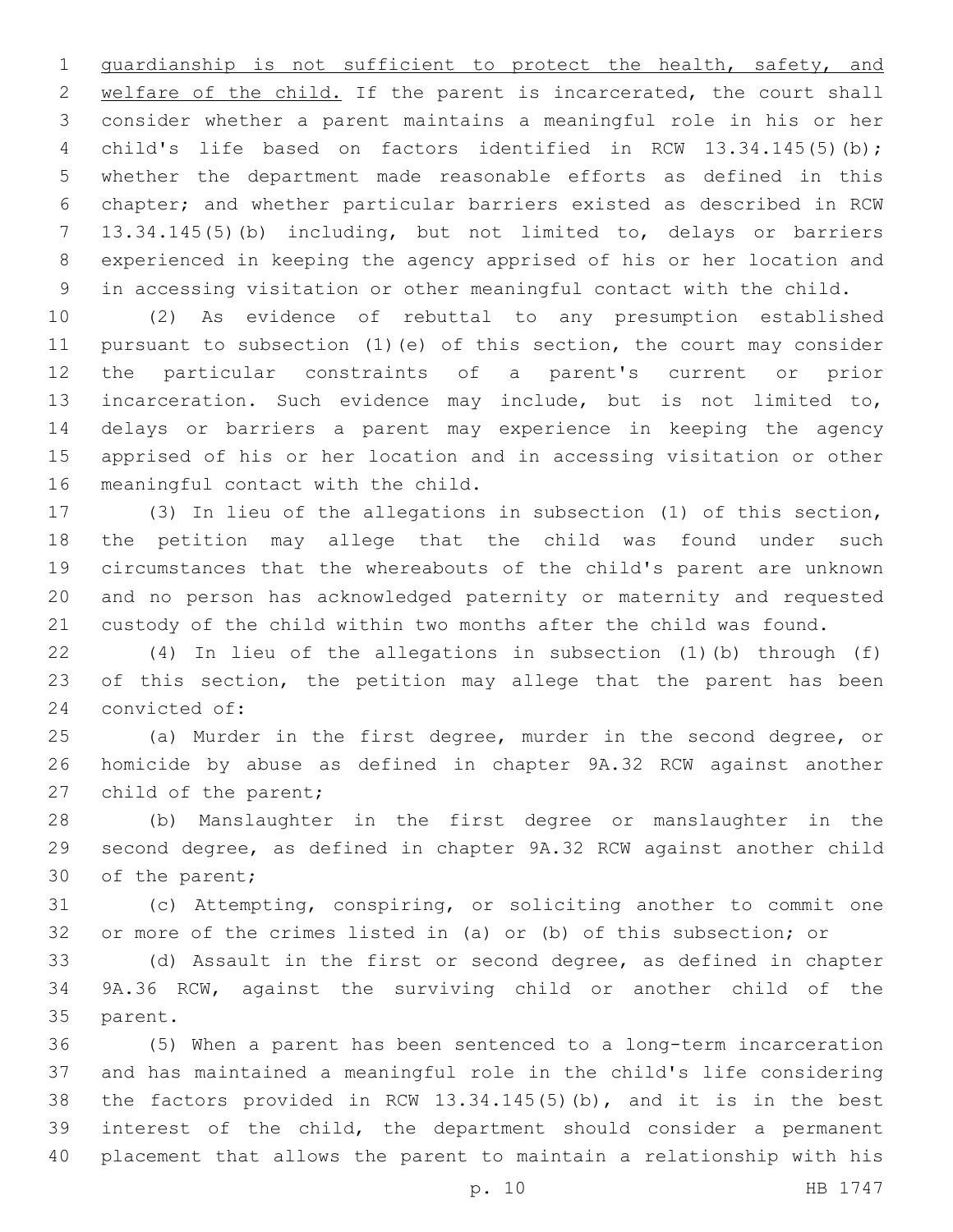or her child, such as, but not limited to, a guardianship pursuant to 2 chapter 13.36 RCW.

 (6) Notice of rights shall be served upon the parent, guardian, or legal custodian with the petition and shall be in substantially 5 the following form:

## 6 TNOTICE

 A petition for termination of parental rights has been filed against you. You have important legal rights and you must take steps to protect your interests. This petition could result in permanent loss of your parental rights.

11 1. You have the right to a fact-finding hearing before a 12 judge.

 2. You have the right to have a lawyer represent you at the hearing. A lawyer can look at the files in your case, talk to the department of children, youth, and families or other agencies, tell you about the law, help you understand your rights, and help you at hearings. If you cannot afford a lawyer, the court will appoint one to represent you. To get a court-appointed lawyer you must contact: (explain local 20 procedure) .

 3. At the hearing, you have the right to speak on your own behalf, to introduce evidence, to examine witnesses, and to receive a decision based solely on the evidence presented 24 to the judge.

You should be present at this hearing.25

26 You may call (insert agency) for more information about your child. The agency's name and telephone number are 28 (insert name and telephone number)."

 **Sec. 3.** RCW 13.34.210 and 2020 c 312 s 120 are each amended to 30 read as follows:

 If, upon entering an order terminating the parental rights of a parent, there remains no parent having parental rights, the court shall commit the child to the custody of the department willing to 34 accept custody ((for the purpose of placing the child for adoption. If an adoptive home has not been identified, the department shall place the child in a licensed foster home, or take other suitable measures for the care and welfare of the child)) of the child to take further action consistent with this chapter. The custodian shall have